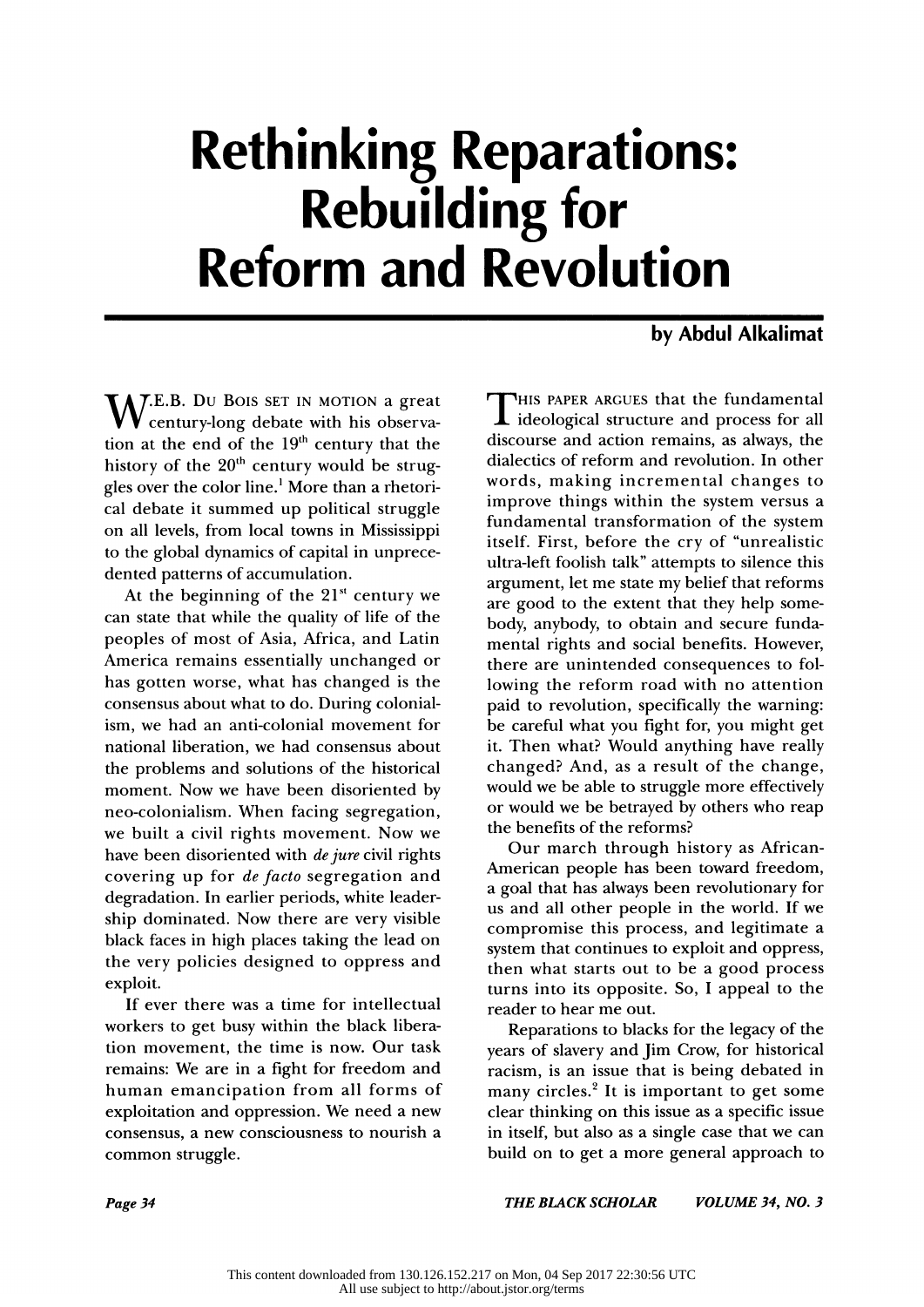thinking about freedom in the  $21<sup>st</sup>$  century. In this context, there are three key aspects of this question to be discussed:

 1.) Ideology: Can a case be made for repa rations for the African-American people?

 2.) Strategy: How can we connect the fight for reparations to the greater fight for free dom?

 3.) Tactics: What program of action can unite the black liberation movement in this fight?

#### Ideology: Making the Case for Reparations

HERE IS A HIGH LEVEL OF CONSENSUS in the black community that the case for repa rations is clear and justified. But everyone doesn't agree. David Horowitz, a 1960s white radical turned racist pit bull, published as an ad in campus newspapers and elsewhere his ten arguments against reparations. An article by Robert Chrisman and Ernest Allen, and another by Sundiata Cha Jua, refute his argu ments.3 Due to the high level of consensus among blacks pro reparations, the ideologi cal debate over reparations engaged in by blacks in the public sphere serves primarily to win over white radicals and liberals, as well as to counter the attacks from the right. This is necessary. But it is not our task in this arti cle, in which we seek to explore and explode the apparent consensus within the black community. In other words: Reparations is a righteous demand, but as the struggle advances will interests further diverge along lines of race and class, will an all-inclusive black unity be sustainable?

 The reparations debate emerges out of our last round of mass struggle in the last half of the 20<sup>th</sup> century.<sup>4</sup> Masses of people erupted in resistance in the post World War II years. At that time the systemic, neo-slave tenancy conditions of the masses of black people were out of sync with the relations necessary for industrial capitalist utilization of black labor. Sharecropping, with lynching as its ultimate social control, was a problem for the façade of democracy that hid the imperialist fangs of Wall Street during the post-war era of national liberation move ments. The fight for civil rights was carried out by a broad consensus that united the

 masses of black people with the black middle class and its political elites. It seemed that entire black population won gains from this struggle. What made this possible is a unique convergence of political and economic fac tors during the 1960s.

TOWEVER, by the 1980s and 1990s the over-Lall situation of black people became polarized, placing black leadership in a critical position. How could the black elite advance the cause of their class, the black middle class, while holding onto the aspirations of the mass es of black people, at a time when their cir cumstances became so desperate as to give rise to discussion of a new class, a truly disadvan taged lot. On the one hand, we got black may ors (even a black governor), affirmative action, and a continuation of various forms of black capitalism, now extending onto the major corporate boards and think tanks in the nation. On the other hand, we got new forms of savagery via what William Julius Wilson calls social isolation and a concentration of the effects of drugs, unemployment, imprison ment, family breakdown, minimal schooling, poor healthcare, police violence, and a short ening of the life span.

 The politics of the country have followed the white flight from the cities (which consti tuted the New Deal base of the Democrats) toward the center-right based in the suburbs. The black middle class is no different from this. They now have a wing firmly on the right, if not entirely giving public support to the Republican Party. Black people have more powerful positions in the national gov ernment than ever before, firmly on the right in elected and appointed positions in the executive and judicial branches, along with liberal Democrats in Congress and American Federation of State, County, and Municipal Employees (AFSCME) members in civil service jobs. Given this polarization of class and politics within the black communi ty, to what extent are reparations a national demand that can unite all black people? To what extent can reparations be a class demand, where capitalists are uniting with capitalists, while workers and poor people (black and white) certainly need to unite with each other?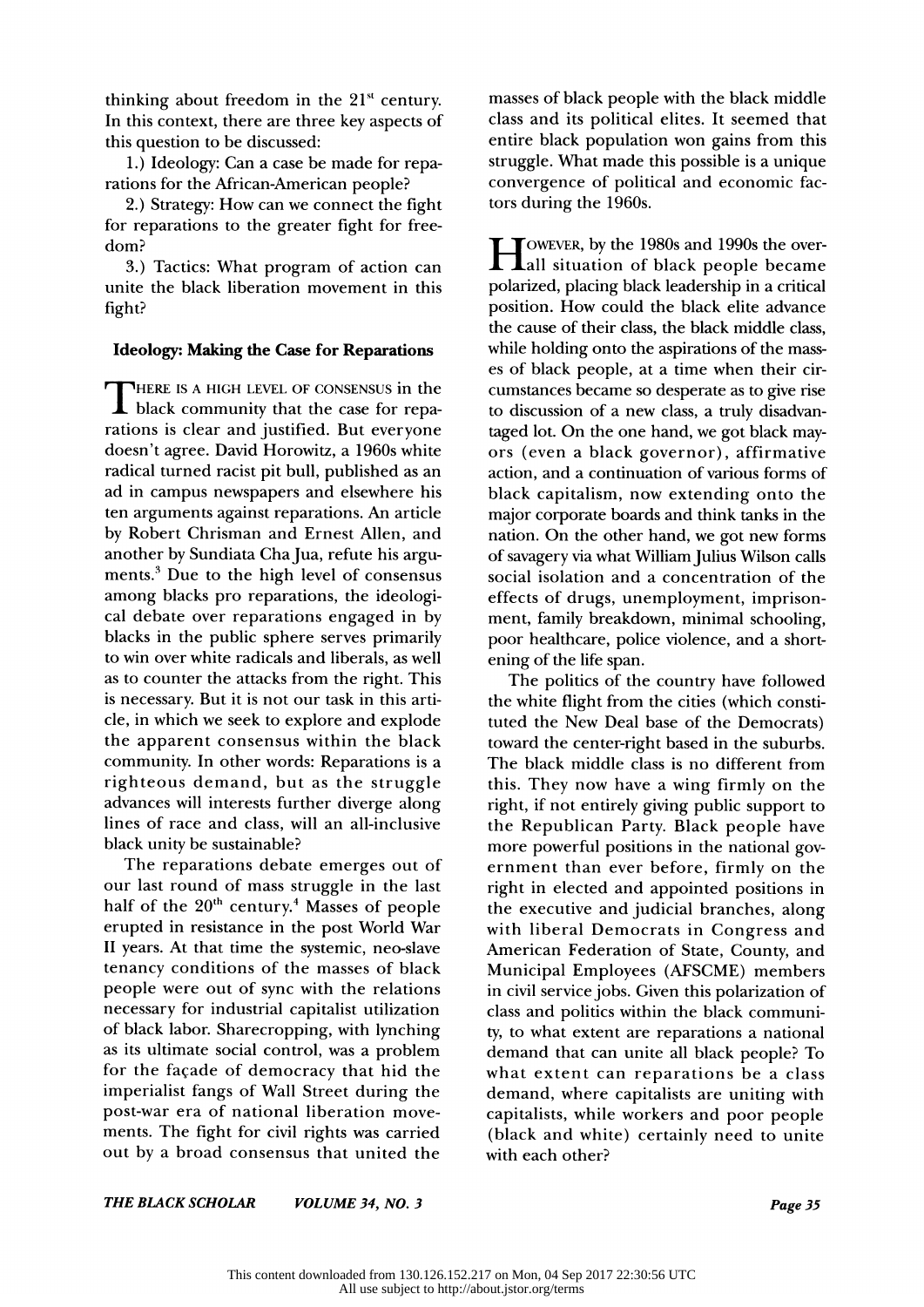THE DEMAND FOR REPARATIONS a class ques tion? Undoubtedly, black people have a special and just demand for reparations based on slavery. At the same time, all other victims of capitalist exploitation and colonial plunder also have just demands for repara tions. Capitalist slave owners paid no wages and barely provided subsistence, while indus trial capitalists paid wages that barely cov ered subsistence for their workers. Slaves and workers in the era of the Industrial Rev olution were born simultaneously as differ ent parts of the same global process-the slave in the cotton field and the industrial worker in the textile mill. Both were cheated out of a fair share of the wealth they created. What starts out as a righteous democratic demand of the Black Liberation Movement, a special national demand, can become a democratic rallying point for the working class, a universal class demand, and as well be adaptable to apply to all forms of national oppression.

 This leads to our second question: How do we connect the fight for reparations with the greater fight for freedom? This is a ques tion we need to address with some care.

#### Strategy: the Fight for Reparations and the Fight for Freedom

UR APPROACH to the history of the fight for reparations begins with a concep tion of the historical periodization of the black experience. According to this concep tion, there are historical periods of relative social cohesion, when stable life patterns play out, broken by periods of social disrup tion, when upheaval is the order of the day. Thus the social cohesion of slavery follows the social disruption of the slave trade. The social cohesion of tenancy follows the social disruption of emancipation. The social cohe sion of the industrial period follows the social disruption of the proletarianization of the tenant farmer. De-industrialization is today's social disruption, while the still-form ing Information Society promises to be tomorrow's social cohesion. We need to learn from past history so we can be makers of the history we will live as our future.

Any period of social disruption relates to

 where society has been and where it can go. Political forces fighting during periods of social disruption need advanced programs for positive social transformation, including the demand for reparations. It's not that people haven't been seeking reparations during other times. But when fundamental change is underway, the politics we advocate can focus and give content to a mass political movement. For this, our ideas have to corre spond to the actual conditions faced by our people.

 Capitalist slavery was devastatingly destructive, a crime against humanity and an unprecedented form of accumulating profit. It is important to remember that the U.S.A was established as a southern controlled country. Most of the early U.S. presidents were slave owners from the South, as were most cabinet members, federal judges and ambassadors. Slavery in the U.S. came to an end as it proved to be a fetter on the labor policy of the industrial capitalists and a com petitor for control of the westward expan sion of the country.

NAPITALIST SLAVERY also came to an end when various progressive movements converged to force the slave system to end. Black people were critical in this process, both within the slave system as well as from the free states of the North. Abe Lincoln was not the Great Emancipator that we have been led to believe. Lincoln and the main controllers of northern capital vacillated over freeing the slaves and were conciliatory to slave interests. Lincoln was quick to advo cate a weaker Reconstruction program to keep the Radical Republicans from advanc ing their program-one that would grant equal civil rights to black citizens. This is the reality behind his Emancipation Proclama tion, which, when Lincoln first proclaimed it in 1862, only freed slaves in those states that remained in rebellion in January 1863. It did not apply to other states and did not grant equal rights to the freed slaves.

Reparations-repairing what the evil of slavery had done—were at the heart of the Congressional debate over how Emancipa tion would be organized. One historical marker for the debate was an 1867 repara-

Page 36 **THE BLACK SCHOLAR VOLUME 34, NO. 3**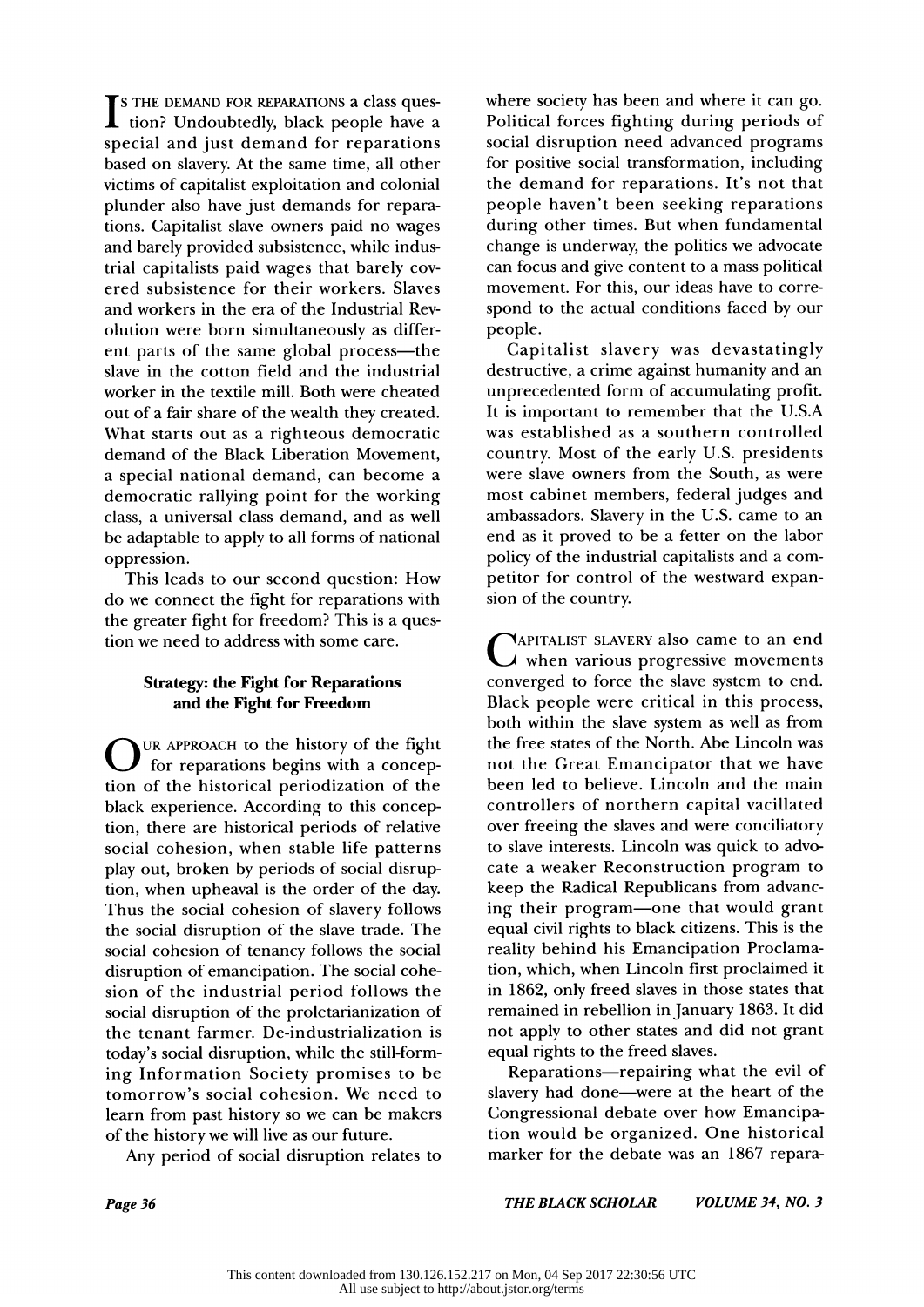tions bill introduced by Radical Republican Thaddeus Stephens.<sup>5</sup> The bill was an attempt to pass a law for redistribution of land, 40 acres to every former slave. The bill did not pass, but what was won for the ex-slaves was the institution of free universal public educa tion, so that people could become literate and have some chance of negotiating their way in a new society.

 What was attained the period that fol lowed was an education that varied from the barest of reading, writing and arithmetic instruction to the Howard-Fisk-Atlanta axis of higher education for the black profession al elite. If land distribution had won the day instead of education, we would probably have gotten something similar via a process of small black landholders being dispos sessed of their property, leading to fewer but bigger black landholders. Nothing that appeared at that time could have stopped the march of history toward a class system being orchestrated by the systemic structures of capitalist society and culture.

THE NEXT MAJOR EXPERIENCE of social dis- $\boldsymbol{\bot}$  ruption of blacks was the proletarianiza tion of the black community in the early part of the  $20<sup>th</sup>$  century, part of the transition from a southern, rural agricultural environ ment to a northern, urban, industrial envi ronment. Sharecroppers became wage-work ers, and the legacy of the past continued within new social forms. Employment, edu cation, housing, and other forms of discrimi nation persisted. Black activists of the time demanded change: a combination of repara tions and a demand for basic fairness. It was primarily about getting jobs through politi cal reform-from the fair employment prac tices to equal opportunity to affirmative action. Change did happen, but it fit a histo ry of on-again, off-again policy, all based on the 14<sup>th</sup> Amendment to the U.S. Constitu tion, which guaranteed the rights, privileges and immunities of citizenship, due process and equal protection under the law. The Supreme Court has used it to rationalize racism in one instance and then social jus tice in another.

 Racist oppression targets all black people, so it has been a national demand to elimi nate it. Black unity has historically been a necessary call-if you're catching hell (or likely to), then you're a candidate for being in the struggle to fight back (as we used to say in the 1960s, every Negro is potentially Black). But these two historical experiences, emancipation from slavery and from share cropping, reveal that black people have in fact acted on the basis of their class interests whenever possible. What often hides this is that the black middle classes, small and thus unable to fight alone, have always needed to lead the black masses in order to get what is in their middle class interest. This is as true for black people in the U.S. as it was for colo nized nations.

 $\bigvee_{k=1}^{\infty}$ HILE BOTH HISTORICAL EXPERIENCES have  $\boldsymbol{V}$  been about reforming life to make things better, one was about revolutionary transformation as well. The end of slavery was revolutionary in that one social system was ending and the issue was then about what system would replace it. Reparations paid in land would have enabled black peo ple to become actors in shaping a post-slav ery society as full landowning actors. But black people were denied that role in histo ry. The later proletarianization process was about blacks trying to integrate into an exist ing industrial society, especially the trade unions. The best the revolutionary move ment could do was take up the old demand for land, and this was expressed in resolu tions passed by the Communist International in 1928 and 1930.

 These lessons from history lead us back to our main question: at the present time to what extent is the demand for reparations for reform or for revolution? My argument is that we live in revolutionary times and that the world is being reorganized around new forces of production, creating a new stage of global capitalism. Most people who raise the demand for reparations are thinking about reforms, impacting the actual day-to-day lives of people who suffer the legacy and contem porary manifestations of the historical crimes against black people. To make the new history we need, however, the key ques tion is how we link the fight for reform to the revolutionary process, to the social dis-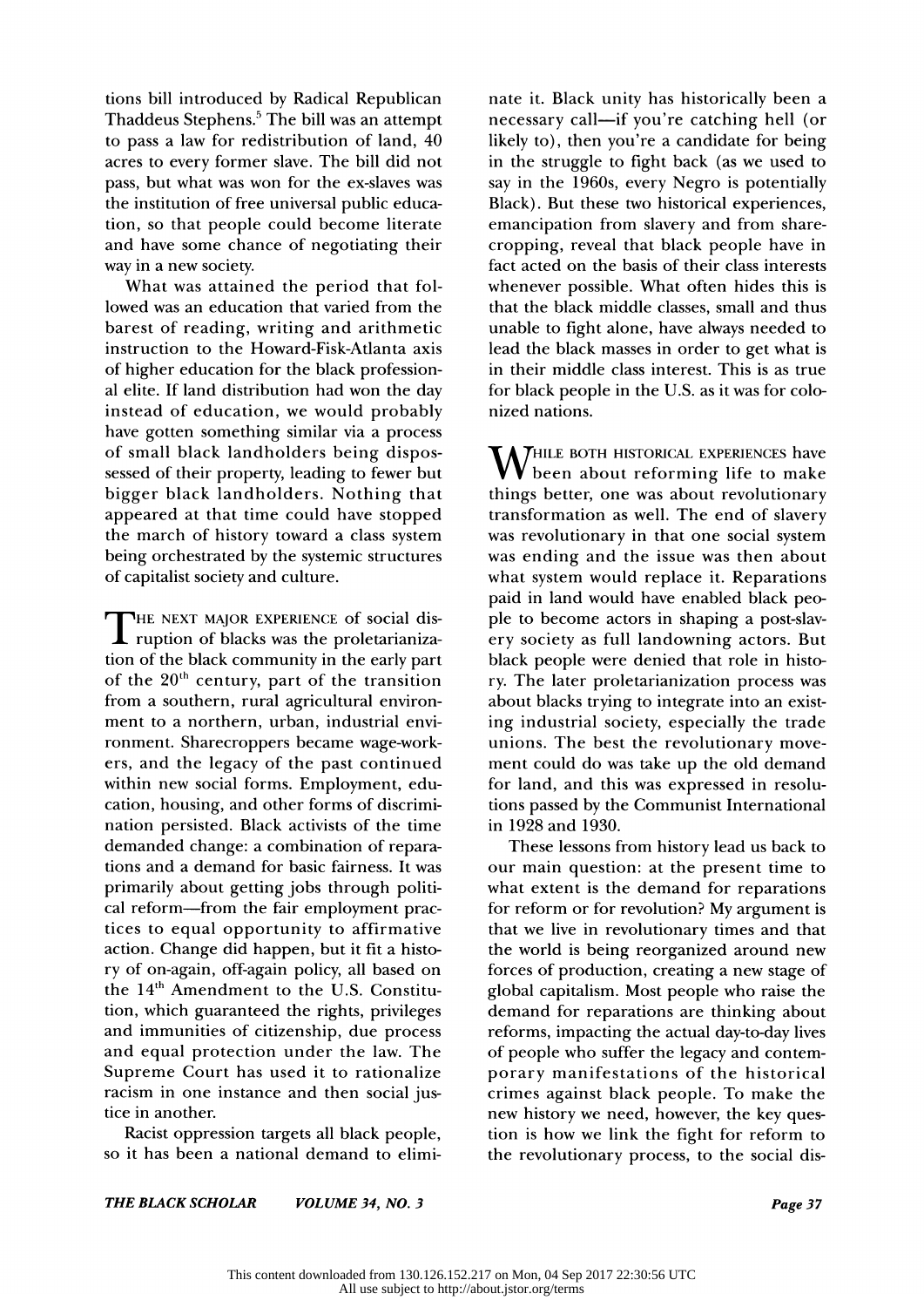ruption and social cohesion underway today, so that when we get results, it can end our suffering once and for all. We've got to keep our eyes on the prize!

#### Reparations and the Process of Reform

HERE ARE FOUR MAIN FORMS of reparations **L** as reform demand: First and most basic: We demand back pay! Slavery was work for no pay. Slavery was a system that produced vast wealth that has been perpetuated through history via inheritance protected by a racist class biased legal system. The demand for back pay requires answers to seven key ques tions: How much wealth did black people produce during slavery? What were reason able wages that should have been paid? What interest should be calculated for the inter vening years of no pay? How much should be paid back, both in the aggregate as well as to individuals? Who should be eligible for pay ment? Who should pay? In what form should the payment be made?

 These questions will be settled in time as a matter of political economy, history, and law. The main point is that these are answerable questions. However, if reparations becomes nothing but a cash transfer, then it will be a momentary cash flow of short-lived signifi cance. Imagine most of the community hit ting the number at the same time. Oh boy, what a weekend! But does anyone think that, after a month or so, the basic misery and degradation of our community will have changed?

Second: We demand an apology! This is fun damentally a moral question that speaks to the very character of the country. We have had speeches and press releases, but what is needed is congressional action, bills from every involved state legislature, if not a con stitutional amendment. Most religious denominations are implicated in slavery and its aftermath, as are the leading financial institutions and intellectual centers—univer sities, journals and magazines, libraries and professional associations. The cancer of racism has always been as American as apple pie. The apology needs to be encoded into mission statements, and declarations, but also the very liturgy of religious ceremony

 needs to ask forgiveness to make the cure work.

 Third: We demand a new official historical record! We have not had an honest rewrite of the official history of this country. Many peo ple are at work on this, but I am not refer ring to the hip, Washington, D.C., black cul tural workers in national institutions like the Smithsonian, but the state-sponsored text books that pervade every school in the coun try. The main points to be taught to every one are as follows: The founding fathers and the U.S. Constitution were fundamentally flawed, as supporters of slavery. The Confed eracy and all confederates were traitors and terrorists who should be permanently remembered as a disgrace to the country. The entire U.S. capitalist economy was built as a racist genocidal system!

 Fourth: We demand a multicultural public sphere! More than history as text about the past, the public rituals of political culture must change. Some southern states still use the symbols of the Confederacy, as do many colleges throughout the former slave states. These are instances of public funding for positive commemorations of an evil past. Certain practices should be against the law. In Europe it is against the law to sell Nazi paraphernalia, but in every southern state, confederate memorabilia and souvenirs are to be found everywhere.

vERALL, these demands are attempts to repair the damage done by slavery. I support all of these demands, and place great emphasis on the economic aspect of reparations. As far as I am concerned, the highest level of reform for improving the quality of life for the majority of African Americans would be to implement effectively the 1944 proposal for an Economic Bill of Rights by President Franklin D. Roosevelt<sup>6</sup>:

 The right to a useful and remunerative job in the industries, or shops or farms or mines of the Nation:

 The right to earn enough to provide adequate food and clothing and recreation;

 The right of every farmer to raise and sell his products at a return which will give him and his family a decent living;

The right of every businessman, large and small,

Page 38 THE BLACK SCHOLAR VOLUME 34, NO. 3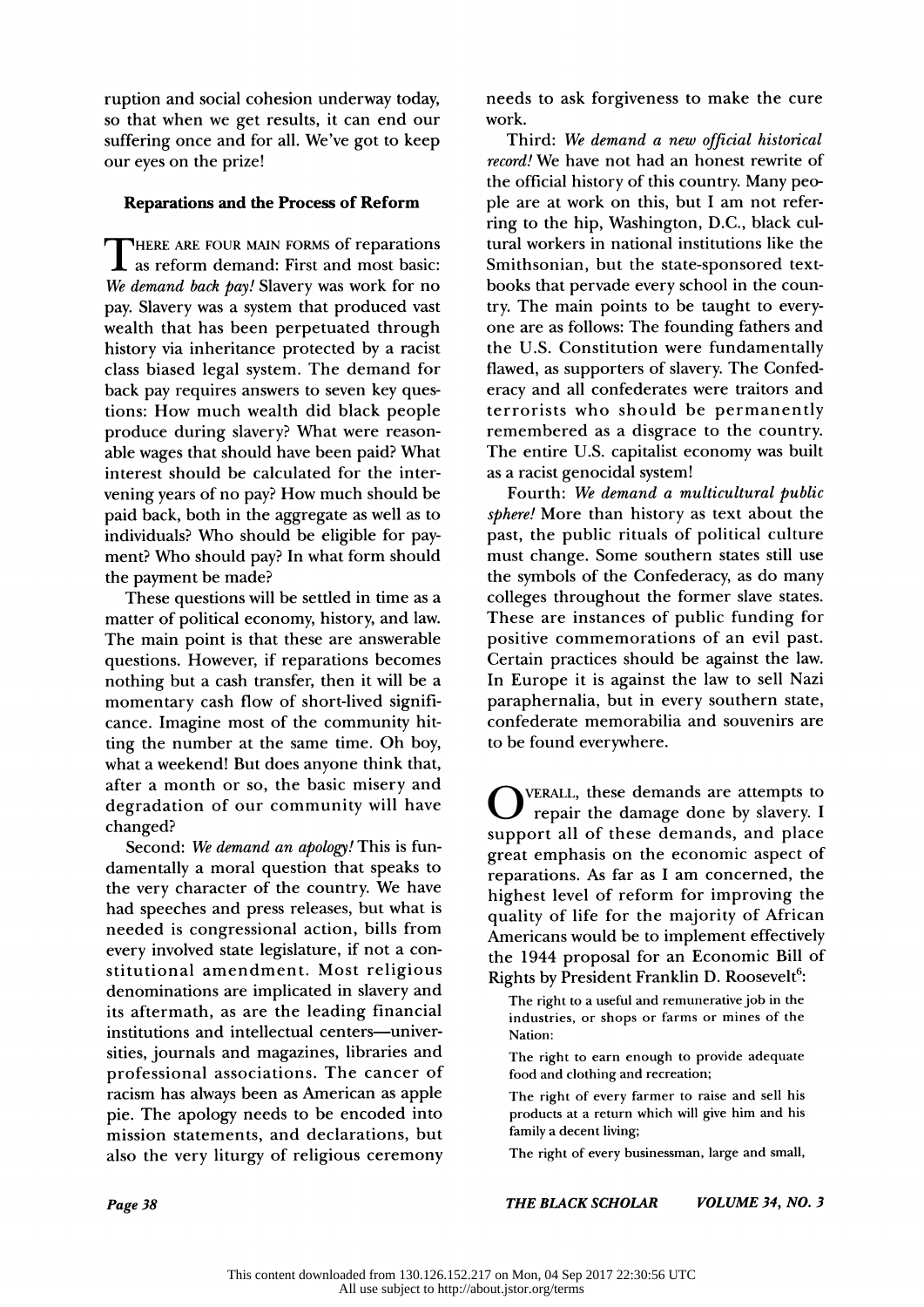to trade in an atmosphere of freedom from unfair competition and domination by monopo lies at home or abroad;

The right of every family to a decent home;

 The right to adequate medical care and the opportunity to achieve and enjoy good health;

 The right to adequate protection from the eco nomic fears of old age, sickness, accident, and unemployment.

#### The Right to a Good Education

et us get real about solving the prob lems we have: inadequate jobs and insufficient income, limited and often no health insurance, bad housing, and lack of security for our old age. These 1944 reform demands were part of an expanding industri al capitalism trying to accommodate working people and keep them from the world social ist alternative. Now we have the demonic threat of a global capitalism with new labor<br>needs, and no need to maintain the old<br> $\bigcap_{YBER-DEMOCRACY}$  is about people having needs, and no need to maintain the old industrial social contract. This is a new day and we have to have new thinking.

#### Reparations and the Process of Revolution

**basic argument is that we are in a peri-** writing od of revolutionary social transforma tion, and therefore to think only in terms of reforms in such a period, compromises our hope for freedom. Furthermore, at this point reform is of importance to people who are positioned to survive in the new society, but seems highly unlikely for people who are de linked from the security that they once had in the last industrial period of development. When industrial workers were needed we had health insurance, but in this period of being replaced by computers and robots, we no longer get it. We need a new system or many of us face a slow dance of death, and for some of us it is a fast death not slow. And all of this is public and legal. So, yes, we have to fight for every reform of concern to people, but we have to link this fight to a revolutionary vision and strategy for freedom and an end to suffer ing once and for all.

 The fight for reparations must be seen in its proper historical context. We are moving into the information society. There are at  least three basic principles that we have to fight for as part of a revolutionary vision and strategy:

- 1.) Cyber-democracy: everybody has access to information technology
- 2.) Collective intelligence: everyone is count ed in our virtual consensus
- 3.) Information freedom: all digital informa tion is free with no commodification

 These three values are the basis for a new 21st-century counter-public sphere, in the terms of Manuel Castells a "grassrooting of the space of flows." We are in an information revolution being guided by the interests of capital globalization. These interests are shaping the information society in the image of the corporation. Our revolutionary vision must construct the information society in quite different terms.

Aaccess to the tools of information tech nology, to computer literacy, as well as own ership or use of machines and Internet con nections. We need the same fervor freedom fighters had for learning how to read and write in the  $19<sup>th</sup>$  century for computer literacy in the  $21^{st}$  century. The greater policy demand for everyone that this implies is free universal life long learning for everyone.

 Everyone is being put into the databases of corporations and the government. Howev er, grassroots community level leadership is usually not building its own databases, the information needed to educate, organize and mobilize their constituency. Just as new forms of e-commerce and e-government have transformed capital and the state, so will cyber organizing have to transform lead ership and movements for social justice.

 Reparations have to be advanced as a demand from the social dispossessed, as a class demand, from within the information revolution, as a demand for black people to become actors vying for power to shape the new information society. This really is not about getting fish but learning how to fish. And there are some new kinds of fishing going on. New tools. New life styles. New sci ences to learn. New art to make.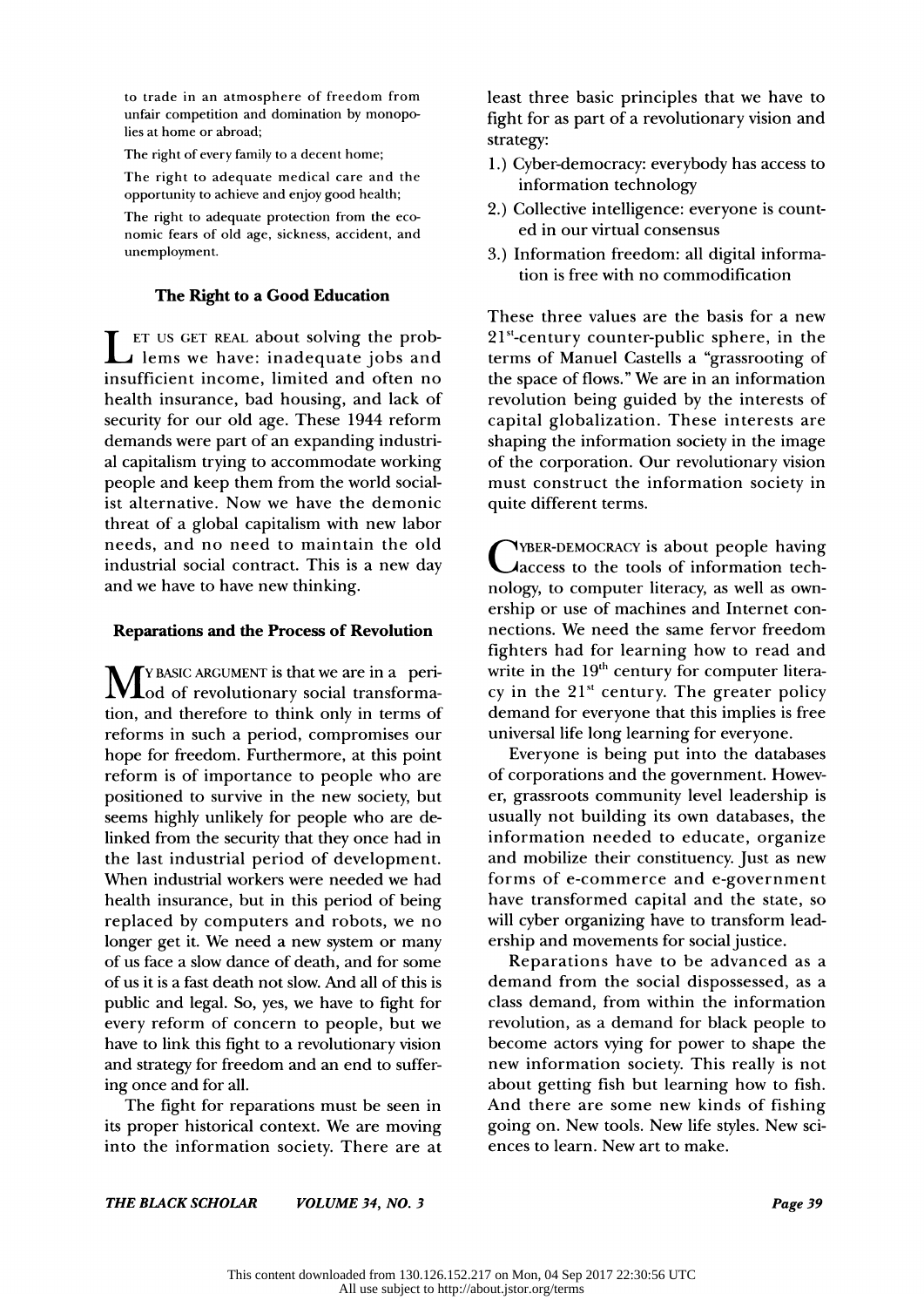#### Tactics: Toward an Action Program

THEN THE OBJECTIVE FORCES of revolution- $\bf{V}$  ary transformation are embraced by appropriate organizational forms and pro grams of action, the link between reform and revolution can be achieved. In this case an appropriate program of action to arm the youth and digitally divided as a critical social forces with revolutionary consciousness and the technical tools for revolutionary transfor mation in the information society. My argu ment is that we are at a revolutionary point of transition. The information revolution requires that people sum up their experi ences, generate ideas, and communicate in new ways using information technology. Reparations—we want to repair history from yesterday and today, to end the wrongs forev er. This requires that our demands fit the 21<sup>st</sup> century, not the  $19<sup>th</sup>$  or  $20<sup>th</sup>$ -century industrialization.

 Now the general question is the same as Lenin asked in his time  $(1901)^7$ :

Where to begin?

 Lenin proposed a network of activists to develop a national hard-copy newspaper to link the small battles into one great movement and a revolutionary party. This newspaper based organizational strategy also shows up in the fight for black liberation. Frederick Dou glass, Marcus Garvey, Malcolm X, and the Black Panther are among those who used this approach. But today the new media is not the hard-copy newspaper, the radio, or the cable TV--it is the computer, the World Wide Web, and the Internet.

 Our demand for reparations has to result in our being able to fight back – more unity, more resources, and more action. This paper is a call for action. In addition, we believe that one must link theory with practice so in each case we have provided a URL to one of our websites so that you can examine the experience these ideas are based on.

ere are five basic guidelines for action:

 1.) Build community technology centers as bases of operation. This is the context for advancing our three revolutionary prin ciples. One can include here schools and libraries, but also local commercial shops like Kinko's, and other community cen ters that provide low cost or free comput er training and Internet access. Our example is at www.murchisoncenter.org

- 2.) Build virtual community by developing websites and linking up. We can unite in cyberspace and overcome this terrible period of demobilization. One of our recent exam ples is the unity of black churches at www. cyber-church. us
- 3.) In cyberspace we can network our small voices into one big voice. Our recent examples include the following: The debates at the local level after 9-11 www.africa.utoledo.edu/91 1; and a national conference in New York on Repara tions. www.murchisoncenter.org/reparations
- 4.) Our theory needs to be grounded in and based on the summation of our actual struggles. Our recent example is: www.communitytechnology, org/cyberpower
- 5.) We need to strike not only when the iron is hot, but where the iron is hot. We have the expe rience of using the Internet for the Seat tle mobilization against the World Trade Organization, or for global support for the Zapatistas in Mexico. We can also recall the Internet mobilization that made the 1998 Black Radical Congress a success. In terms of independent media, the main example is www.indymedia.org, with its many local centers spreading all over the globe. Such efforts are multiply ing along with the many social move ments that meet the demands of the times in which we live.

The reparations issue is a battleground that  $\boldsymbol{\perp}$  unites all kinds of people in the black community. The black middle class is poised to take the leadership in court cases and reso lutions passed in city councils, state legisla tures, and congress. They will lead the fight for reform and stop short of what I am sug gesting. The crisis we face is to heighten mass consciousness for an expanded discourse that aims at making real, lasting, sustainable changes. No band-aids this time. We need a new generation of cadre to embrace the road

Page 40 **THE BLACK SCHOLAR VOLUME 34, NO. 3**